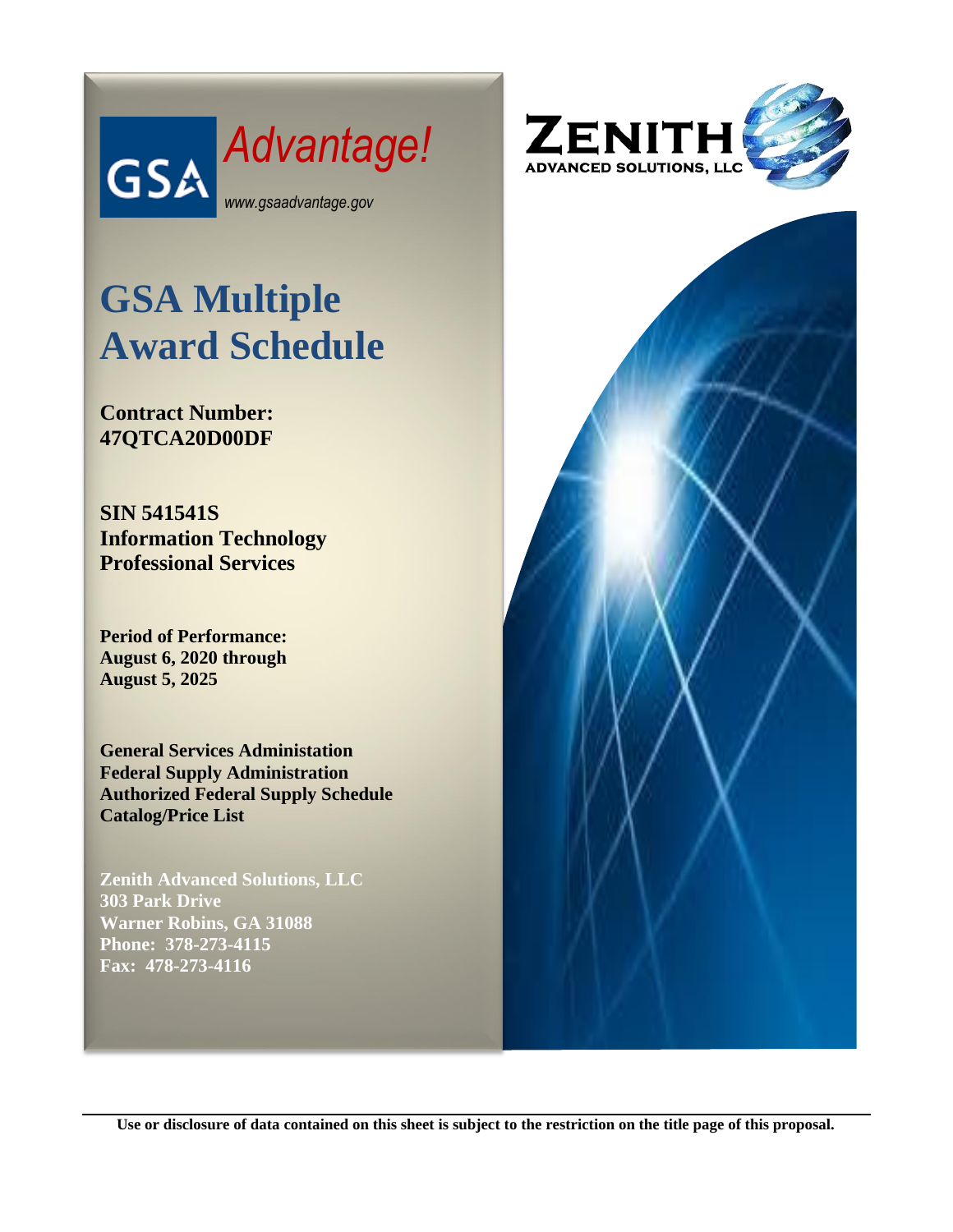

# **Table of Contents**

| 1.0 |                  |  |
|-----|------------------|--|
| 1.1 |                  |  |
| 2.0 |                  |  |
| 2.1 |                  |  |
| 2.2 | 2.1.1<br>2.1.2   |  |
| 2.3 |                  |  |
| 2.4 |                  |  |
| 2.5 |                  |  |
| 2.6 |                  |  |
| 2.7 |                  |  |
| 2.8 |                  |  |
| 2.9 |                  |  |
|     | 2.9.1<br>2.9.2   |  |
|     |                  |  |
|     | 2.11.2<br>2.11.3 |  |
|     |                  |  |
|     | 2.13.1           |  |
|     |                  |  |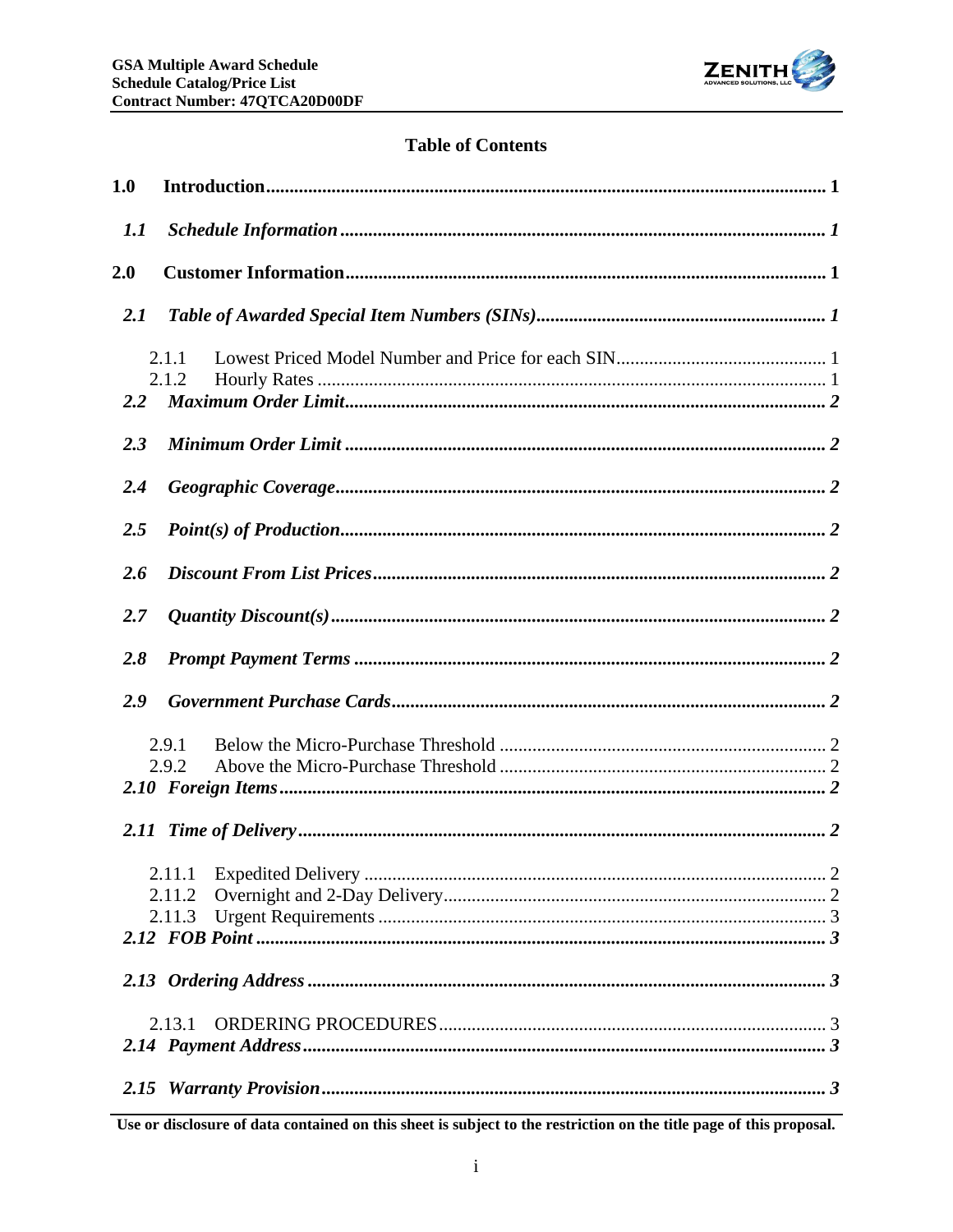

| 2.17 Terms and Conditions of Government Purchase Card Acceptance  3                          |  |
|----------------------------------------------------------------------------------------------|--|
|                                                                                              |  |
|                                                                                              |  |
|                                                                                              |  |
| 2.20.1                                                                                       |  |
|                                                                                              |  |
|                                                                                              |  |
|                                                                                              |  |
| 2.24.1<br>2.24.2                                                                             |  |
|                                                                                              |  |
| 3.0                                                                                          |  |
| 3.1                                                                                          |  |
| F03. It Services Subcategory (IT Professional Services Labor Categories) 5<br>3.1.1<br>3.1.2 |  |

**Use or disclosure of data contained on this sheet is subject to the restriction on the title page of this proposal.**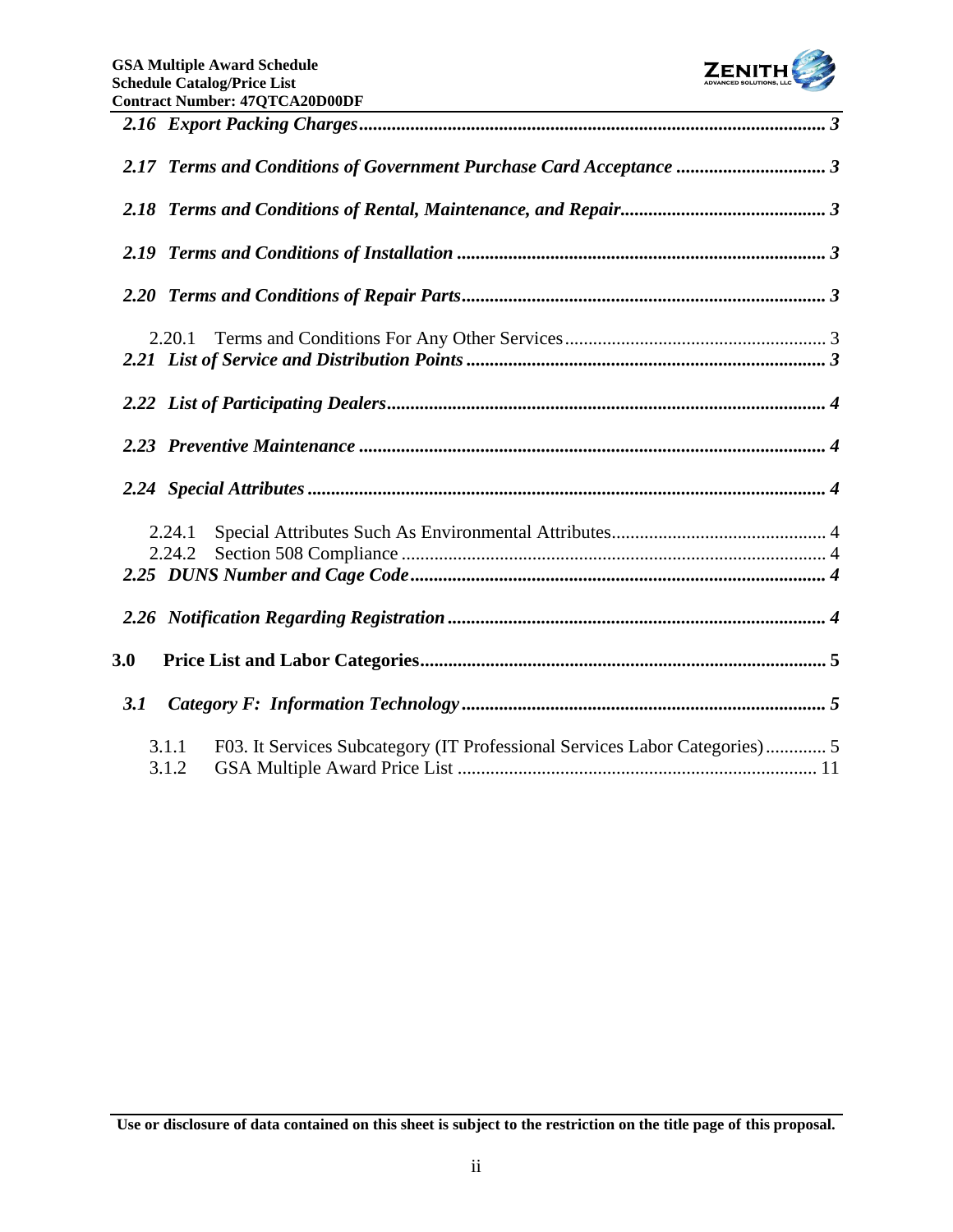

# **Glossary of Abbreviations and Acronyms**

| <b>ACRONYM</b>         | <b>DEFINITION</b>                                                 |
|------------------------|-------------------------------------------------------------------|
| <b>ACS</b>             | <b>Access Control Server</b>                                      |
| AF                     | Air Force                                                         |
| <b>AFNET</b>           | Air Force Network                                                 |
| <b>ARO</b>             | After Receipt of Order                                            |
| <b>BPA</b>             | <b>Blanket Purchase Agreement</b>                                 |
| <b>BRE</b>             | <b>Business Rules Engine</b>                                      |
| C&A                    | Certification and Accreditation                                   |
| <b>CMMI</b>            | Capability Maturity Model Integration                             |
| <b>COTS</b>            | Commercial Off the Shelf                                          |
| <b>CSC</b>             | <b>Client Support Center</b>                                      |
| <b>DCOI</b>            | Data Center Optimization Initiative                               |
| <b>DIACAP</b>          | DoD Information Assurance Certification and Accreditation Process |
| <b>DISA</b>            | Defense Information Security Agency                               |
| <b>DNS</b>             | Domain Name Service                                               |
| <b>DOD</b>             | Department of Defense                                             |
| <b>DoDAF</b>           | Department of Defense Architecture Framework                      |
| <b>DUNS</b>            | Data Universal Numbering System                                   |
| EA                     | <b>Enterprise Architecture</b>                                    |
| <b>EIT</b>             | Electronic and Information Technology                             |
| <b>EITDR</b>           | Enterprise Information Technology Data Repository                 |
| eMASS                  | <b>Enterprise Mission Assurance Support Service</b>               |
| <b>FOB</b>             | <b>Forward Operation Base</b>                                     |
| <b>FSC</b>             | <b>Federal Supply Class</b>                                       |
| <b>GSA MAS</b>         | General Services Administration Multiple Award Schedule           |
| <b>HQ AFRC</b>         | Headquarters Air Force Reserve Command                            |
| IA                     | <b>Information Assurance</b>                                      |
| <b>IAW</b>             | In Accordance With                                                |
| <b>IIS</b>             | <b>Internet Information Services</b>                              |
| <b>IMDS</b>            | <b>Integrated Maintenance Database System</b>                     |
| <b>IOS</b>             | <b>Information Operating System</b>                               |
| $\mathop{\mathrm{IT}}$ | <b>Information Technology</b>                                     |
| LAN                    | <b>Local Area Network</b>                                         |
| <b>NIPR</b>            | Non-secure Internet Protocol Router                               |
| <b>NOTAM</b>           | Notice to Airman                                                  |
| <b>OMR</b>             | <b>Optical Mark Reader</b>                                        |
| <b>OPORD</b>           | <b>Operations Order</b>                                           |
| <b>OS</b>              | <b>Operating System</b>                                           |
| PKI                    | Public Key Infrastructure                                         |
| PMI                    | Preventative Maintenance Inspections                              |
| <b>PMOs</b>            | Program Management Office                                         |
| <b>RMF</b>             | Risk Management Framework                                         |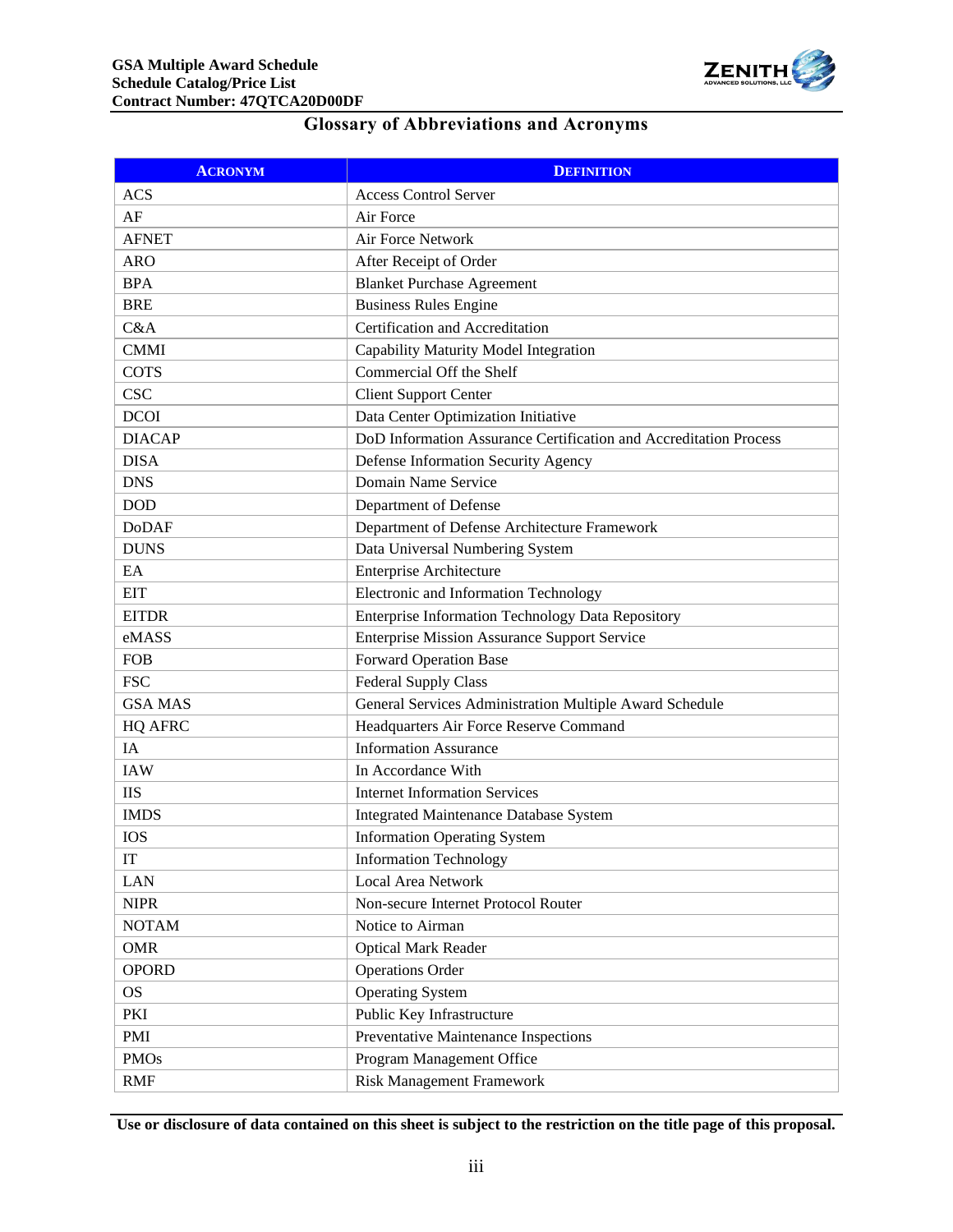#### **GSA Multiple Award Schedule Schedule Catalog/Price List Contract Number: 47QTCA20D00DF**



| <b>ACRONYM</b> | <b>DEFINITION</b>                        |
|----------------|------------------------------------------|
| <b>SAM</b>     | <b>System for Award Management</b>       |
| <b>SCOM</b>    | <b>System Center Operations Manager</b>  |
| <b>SDDP</b>    | Service Development and Delivery Process |
| <b>SIN</b>     | Special Item Number                      |
| <b>SIPR</b>    | Secure Internet Protocol Router          |
| <b>SOA</b>     | Service Oriented Architecture            |
| <b>SOCE</b>    | Service Oriented Computing Environment   |
| <b>STIG</b>    | Security Technical Implementation Guide  |
| <b>UPS</b>     | Uninterrupted Power Supply               |
| <b>URL</b>     | Universal Resource Locator               |

**Use or disclosure of data contained on this sheet is subject to the restriction on the title page of this proposal.**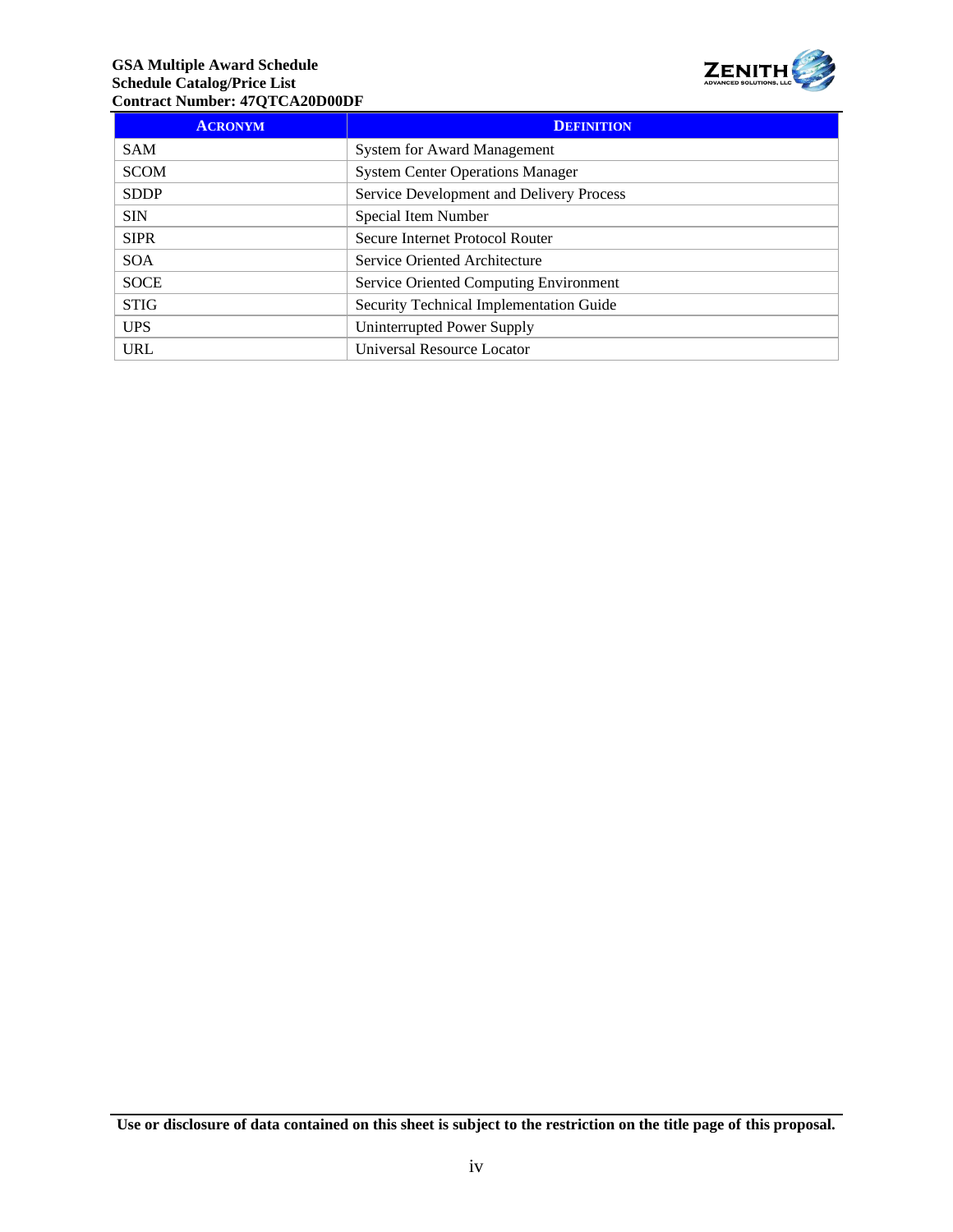

# <span id="page-5-0"></span>**1.0 INTRODUCTION**

<span id="page-5-1"></span>Zenith Advanced Solutions is pleased to offer IT Professional Services and Support.

#### **1.1 Schedule Information**

**Schedule Title:** Multiple Award Schedule

**FSC Classes/Product Codes:** FSC/PSC Code D399 – IT and Telecom – Other IT and Telecommunications

**Contract Number:** 47QTCA20D00DF

**Contract Period:** August 6, 2020 through August 5, 2025

**Modification Number:** A815

#### **Contractor:**

Zenith Advanced Solutions, LLC 303 Park Drive Warner Robins, GA 31088 Phone Number: 478-273-4115 Fax Number: 478-273-4116 E-Mail: [gsamas@zasllc.com](mailto:gsamas@zasllc.com) Website: [www.zasllc.com](http://www.zasllc.com/)

#### **Contractor's Administration Source:**

Michael Harris 303 Park Drive Warner Robins, GA 31088 Phone Number: 478-273-4115 Fax Number: 478-273-4116 E-Mail: [mharris@zasllc.com](mailto:mharris@zasllc.com)

<span id="page-5-2"></span>**Business Size:** SBA 8(a) Certified Small Business

# <span id="page-5-3"></span>**2.0 CUSTOMER INFORMATION**

#### **2.1 Table of Awarded Special Item Numbers (SINs)**

**SIN Description**

<span id="page-5-4"></span>54151S Information Technology Professional Services

#### *2.1.1 Lowest Priced Model Number and Price for each SIN*

<span id="page-5-5"></span>Lowest Priced Model Number and Price for each SIN**:** See page number 11.

#### *2.1.2 Hourly Rates*

**Hourly Rates:** See page number 11.

**Use or disclosure of data contained on this sheet is subject to the restriction on the title page of this proposal.**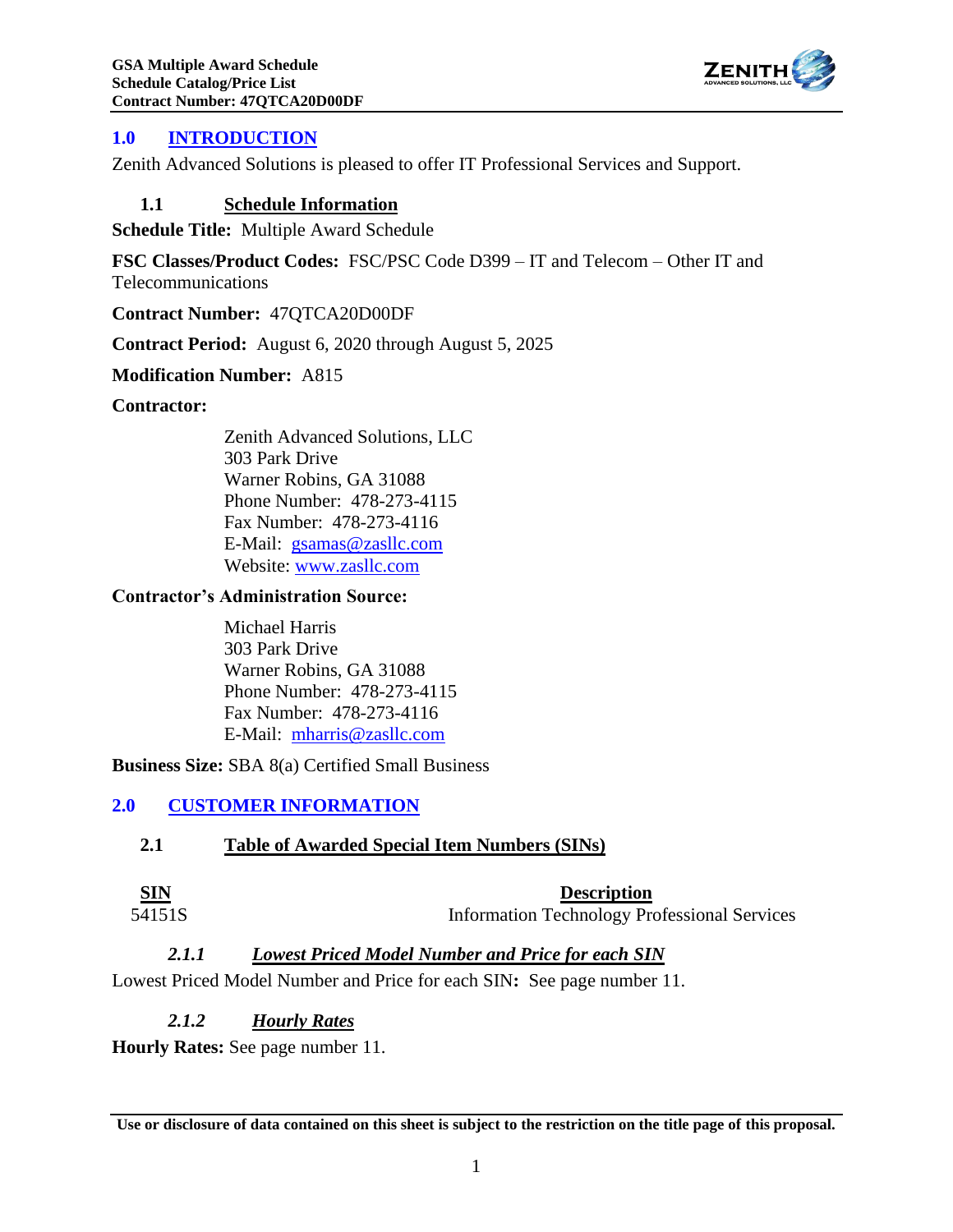

# <span id="page-6-0"></span>**2.2 Maximum Order Limit**

<span id="page-6-1"></span>Maximum Order Limit: \$500,000

## **2.3 Minimum Order Limit**

<span id="page-6-2"></span>Minimum Order Limit: \$100

# **2.4 Geographic Coverage**

<span id="page-6-3"></span>The geographic coverage is the 48 contiguous states and the District of Columbia

# **2.5 Point(s) of Production**

<span id="page-6-4"></span>Point of Production: N/A

# **2.6 Discount From List Prices**

GSA Net Prices are shown in the attached GSA Pricelist. Negotiated discount has been applied and the IFF has been added.

# <span id="page-6-5"></span>**2.7 Quantity Discount(s)**

<span id="page-6-6"></span>Quantity Discount(s): None

# **2.8 Prompt Payment Terms**

<span id="page-6-7"></span>Prompt Payment Terms: None

# **2.9 Government Purchase Cards**

# *2.9.1 Below the Micro-Purchase Threshold*

<span id="page-6-9"></span><span id="page-6-8"></span>Government Purchase Cards must be accepted at or below the micro-purchase threshold.

#### *2.9.2 Above the Micro-Purchase Threshold*

Government Purchase Cards are accepted above the micro-purchase threshold. Contact contractor for limit.

#### <span id="page-6-10"></span>**2.10 Foreign Items**

<span id="page-6-11"></span>N/A

# **2.11 Time of Delivery**

<span id="page-6-12"></span>The contractor shall deliver to destination within 30 calendar days after receipt of order (ARO).

# *2.11.1 Expedited Delivery*

<span id="page-6-13"></span>Items available for expedited delivery are noted in this price list or negotiated at the task order level.

#### *2.11.2 Overnight and 2-Day Delivery*

Overnight and 2-day delivery are available. Contact the contractor for rates.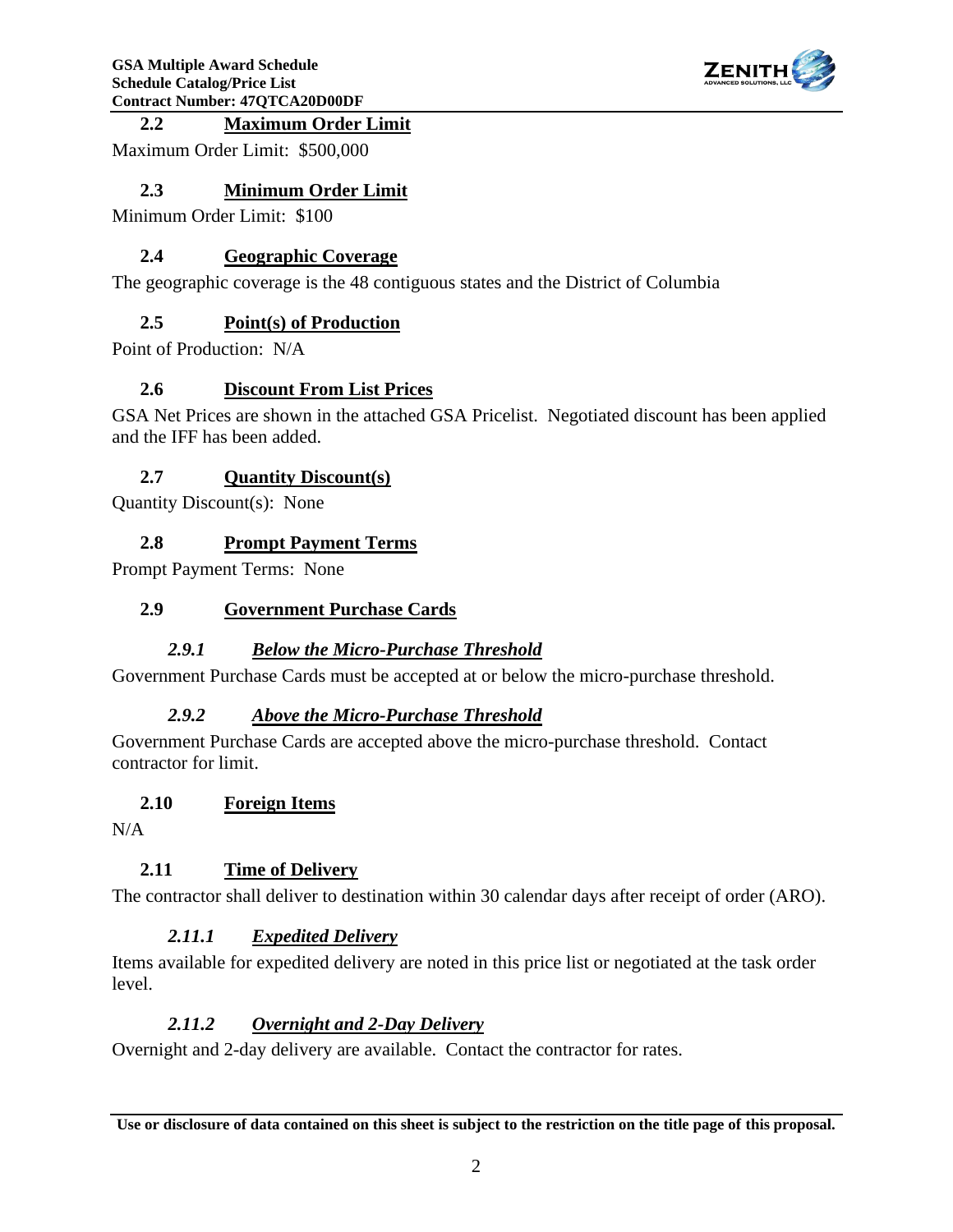

# *2.11.3 Urgent Requirements*

<span id="page-7-0"></span>Agencies can contact the Contractor's representative to affect a faster delivery. Customers are encouraged to contact the contractor for the purpose of requesting accelerated delivery.

# <span id="page-7-1"></span>**2.12 FOB Point**

<span id="page-7-2"></span>FOB Point: Destination

# **2.13 Ordering Address**

<span id="page-7-3"></span>Ordering Address: Same as contractor

# *2.13.1 ORDERING PROCEDURES*

Ordering activities shall use the ordering procedures described in Federal Acquisition Regulation 8.405-3 when placing an order or establishing a BPA for supplies or services. The ordering procedures, information on Blanket Purchase Agreements (BPA's) and a sample BPA can be found at the GSA/FSS Schedule Homepage (fss.gsa.gov/schedules).

# <span id="page-7-4"></span>**2.14 Payment Address**

<span id="page-7-5"></span>Payment Address is same as contractor.

# **2.15 Warranty Provision**

<span id="page-7-6"></span>N/A

# **2.16 Export Packing Charges**

<span id="page-7-7"></span>N/A

# **2.17 Terms and Conditions of Government Purchase Card Acceptance**

<span id="page-7-8"></span>Terms and Conditions of Government Purchase Card Acceptance: \$500

# **2.18 Terms and Conditions of Rental, Maintenance, and Repair**

<span id="page-7-9"></span>Terms and Conditions of Rental, Maintenance, and Repair: As applicable

# **2.19 Terms and Conditions of Installation**

<span id="page-7-10"></span>Terms and Conditions of Installation: As applicable.

# **2.20 Terms and Conditions of Repair Parts**

<span id="page-7-11"></span>Terms and conditions of repair parts indicating date of parts price lists and any discounts from list prices: As Applicable

# *2.20.1 Terms and Conditions For Any Other Services*

Terms and conditions for any other services: As Applicable

# <span id="page-7-12"></span>**2.21 List of Service and Distribution Points**

N/A

**Use or disclosure of data contained on this sheet is subject to the restriction on the title page of this proposal.**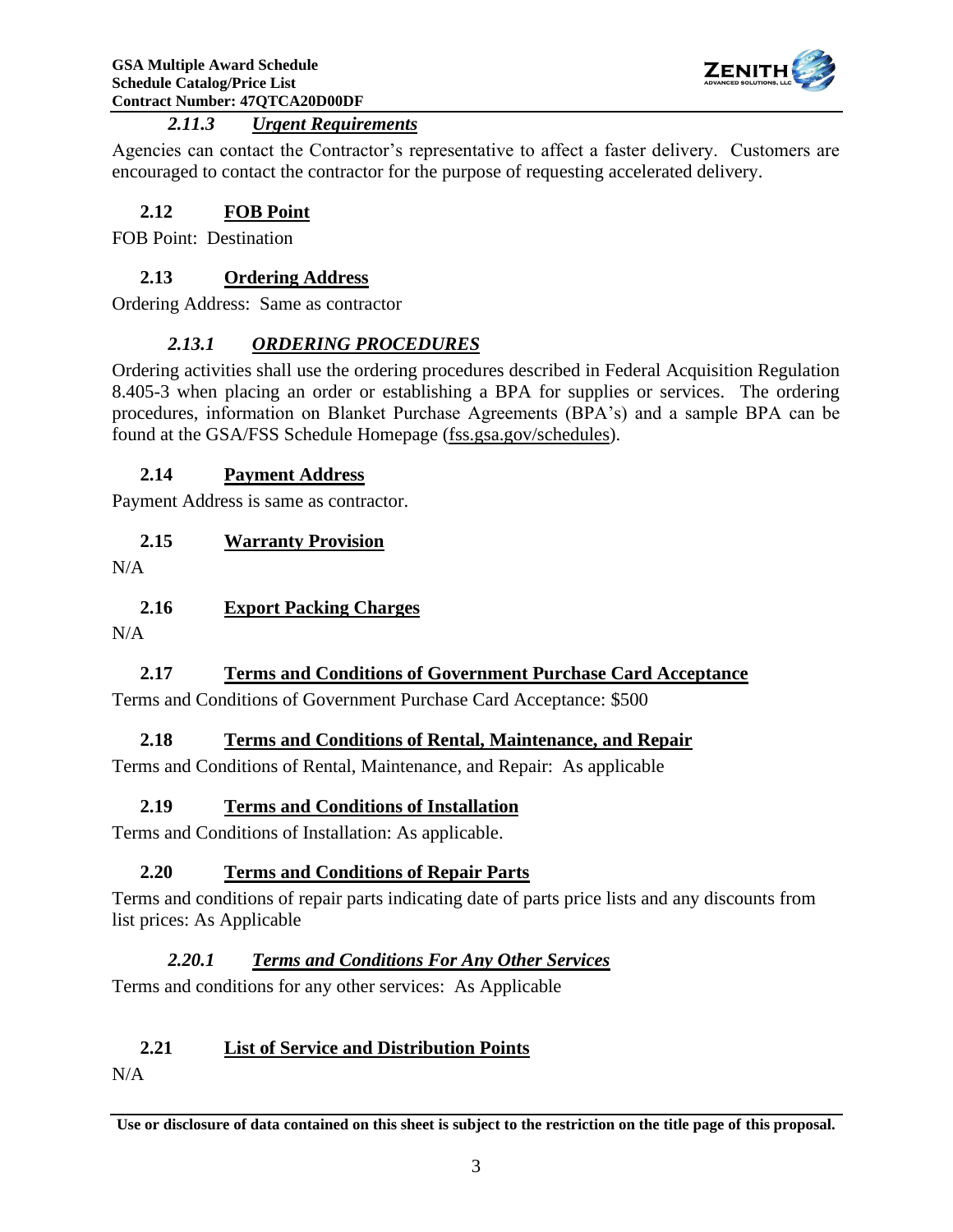

<span id="page-8-0"></span>**2.22 List of Participating Dealers**

N/A

# <span id="page-8-1"></span>**2.23 Preventive Maintenance**

As Applicable

#### <span id="page-8-3"></span><span id="page-8-2"></span>**2.24 Special Attributes**

#### *2.24.1 Special Attributes Such As Environmental Attributes*

<span id="page-8-4"></span>N/A

#### *2.24.2 Section 508 Compliance*

Section 508 Compliance for Electronic and Information Technology (EIT) Section 508 compliance information on the supplies and services in this contract are available at the following website address (URL): [http://zasllc.com](http://zasllc.com/)

The EIT standard can be found at: [www.section508.gov.](http://www.section508.gov/)

#### <span id="page-8-5"></span>**2.25 DUNS Number and Cage Code**

DUNS Number: 079085869 Cage Code: 6Y6H6

#### <span id="page-8-6"></span>**2.26 Notification Regarding Registration**

Notification regarding registration in System for Award Management (SAM) Database: Contractor has an Active Registration in the SAM database.

**Use or disclosure of data contained on this sheet is subject to the restriction on the title page of this proposal.**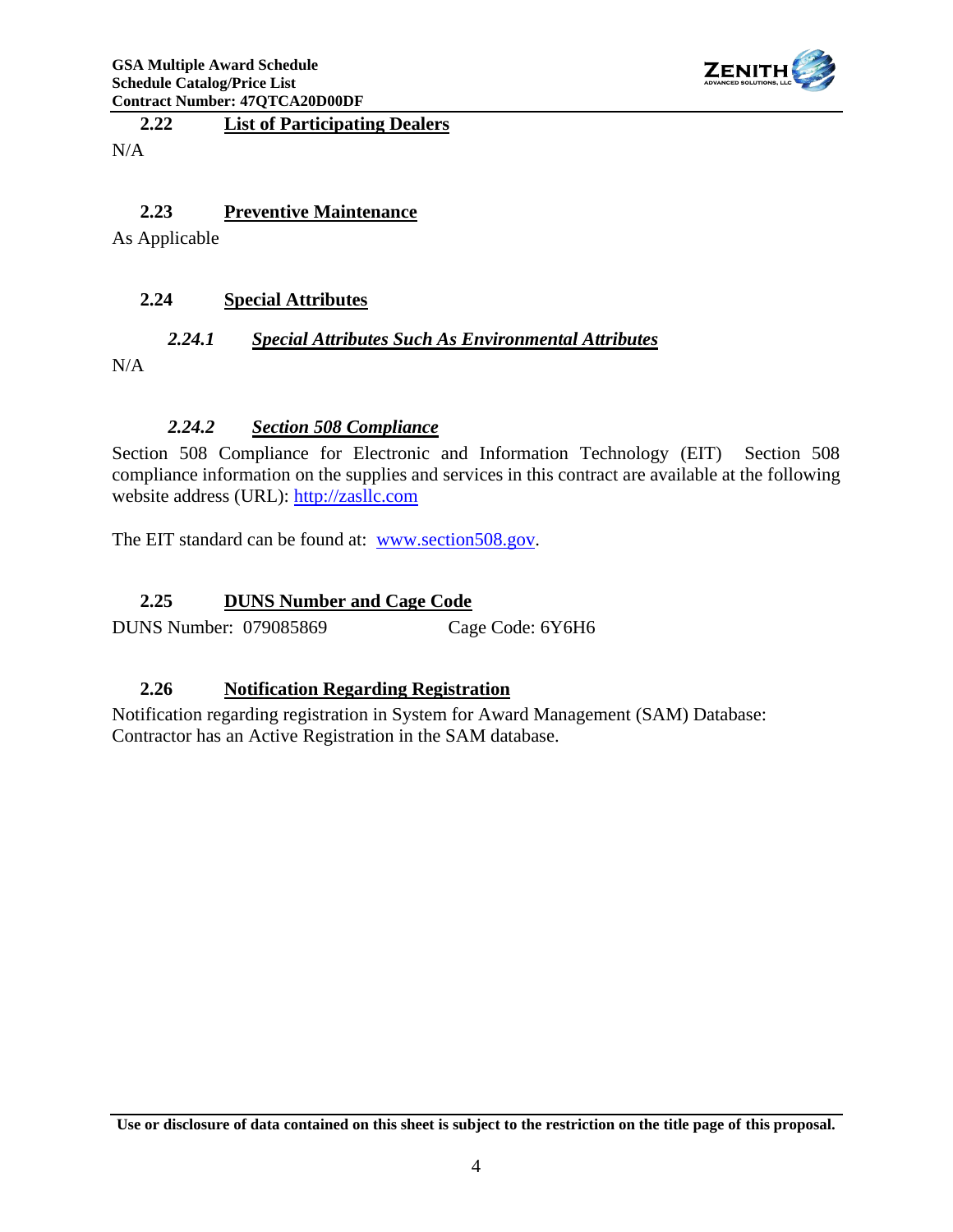

# <span id="page-9-1"></span><span id="page-9-0"></span>**3.0 PRICE LIST AND LABOR CATEGORIES**

### <span id="page-9-2"></span>**3.1 Category F: Information Technology**

# *3.1.1 F03. It Services Subcategory (IT Professional Services Labor Categories)*

#### **Labor Category:** *Business Analyst I*

**Functional Responsibility:** Responsible for analysis, identification, and extraction of existing Business Rules which are embedded in Oracle Forms, databases, database procedures, and other legacy applications. Establish Business Rules Architecture and create Oracle Decision Service (Business Rule) components which incorporate Decision Tables, Decision Functions, Business Rules and the Rule Dictionary. Incorporate Business Rule components into SOA composite applications, understanding firing of rules in rule sessions.

#### **Years of Experience:** 1 -2

**Education:** Bachelor's degree in related scientific/technical discipline

#### **Labor Category:** *Software Developer I*

**Functional Responsibility:** Responsible for developing quality and secure solutions for features, changes, modifications, and fixes to contracted applications to meet design and requirements specifications. Use, recommend, and make contributions to a common code repository for standard modules, snippets, and solutions to be used and reused in government systems. Utilize agile and other software development methodologies, CMMI levels and requirements, configuration management concepts and techniques, and IT service management principles as they can be used and applied to the mission.

#### **Years of Experience:** 1 - 2

**Education:** Bachelor's degree in related scientific/technical discipline

#### **Labor Category:** *Software Engineer II*

**Functional Responsibility:** Responsible for analyzing, identifying, and extracting Business Rules from the existing system which are embedded in Oracle Forms, databases, database procedures, and other legacy applications. Produce a Business Rules Architecture and provide recommendations of best business practices for Business Rules Engine (BRE) Architecture; Perform analysis of the various current application security methods and procedures to determine transition path to a fully integrated standardized framework; Implement a Standardized Application Security Framework; the solutions standard framework is to be based upon implementation of the Oracle Identity and Access Management Suite, to include PKI enabling applications to allow provisioning and authentication. Design, develop, and implement a new application which is web-enabled, based upon an applet which interacts with Optical Mark Reader (OMR) scanners.

#### **Years of Experience:** 2 - 4

**Education:** Bachelor's degree in related scientific/technical discipline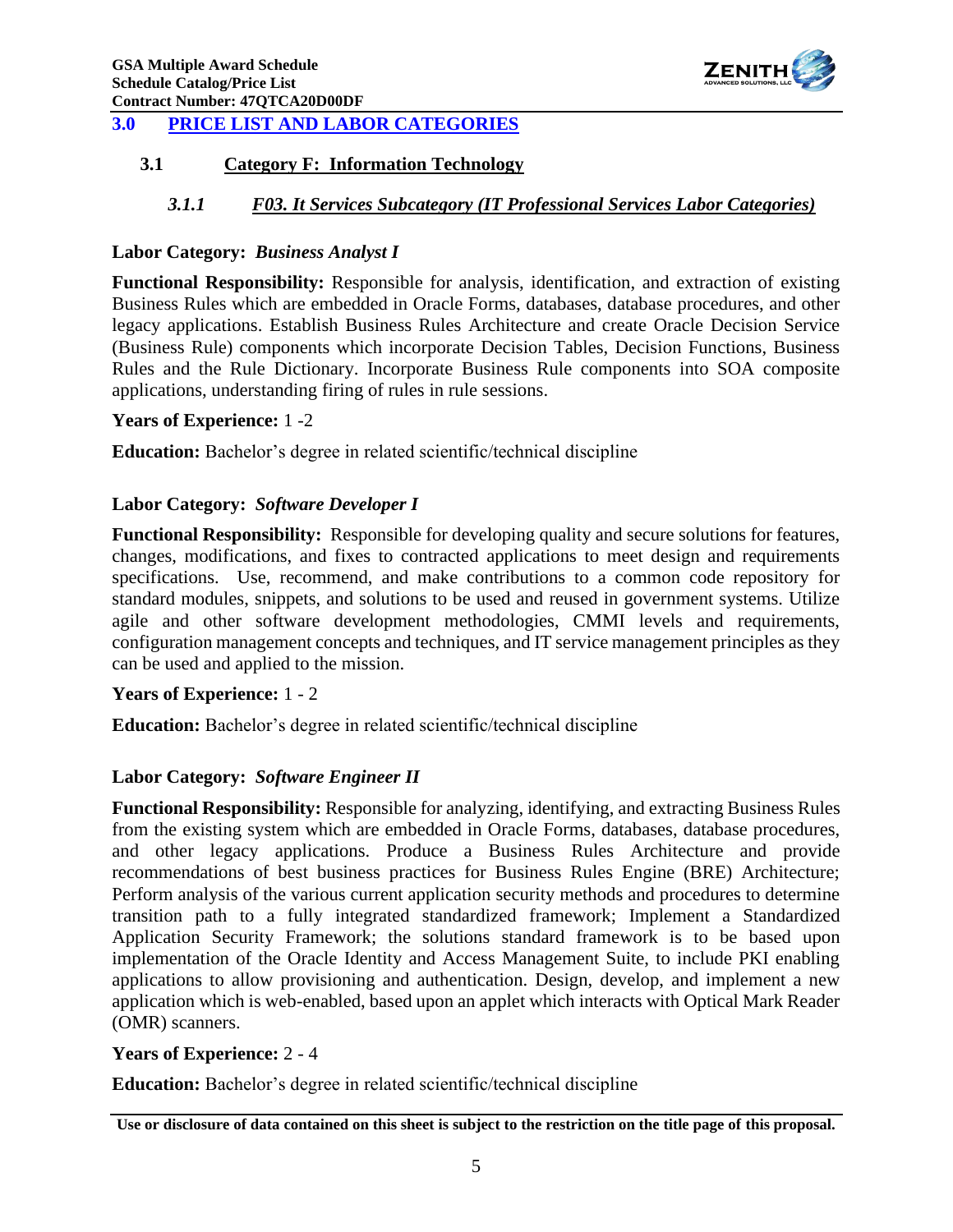

**Labor Category:** *Database Administrator I*

**Functional Responsibility:** Responsible for database design, database development, database administration, Web Services maintenance. Plan, design, enforce and audit security controls, policies and procedures which safeguard the integrity of and access to data. Ensure security controls meet all legal, contractual, regulatory and business requirements and contractual agreements. Install and maintain databases for COTS products and designs and implements custom application databases to support a highly secure environment. Support the development, test and production environments. Write procedural documents (How-To) to document the installation of products and maintenance procedures. Support engineers and developers in troubleshooting issues with their products and custom code. Provide tools and documents to tiered support work centers to aid in customer support, trouble shooting and determining the severity of issues. Provide tiered support work centers with information for customer training.

#### **Years of Experience:** 1- 2

**Education:** Bachelor's degree in related scientific/technical discipline

#### **Labor Category:** *Network Systems Engineer I*

**Functional Responsibility:** Responsible for Installing, maintaining and evaluating network systems and communications. Troubleshoots the network issues with diverse scope. Assists network architecture design, feasibility and cost studies. Coordinate and develop new infrastructure solutions including cellular and wireless systems. Identify and maintain an inventory of enterprise network devices. Determine future datacenter infrastructure based on AF functional specifications and Data Center Optimization Initiative (DCOI). Develop technical solutions. Create network and engineering diagrams. Make recommendations to leadership on new infrastructure technologies/capabilities.

#### **Years of Experience:** 1- 2

**Education:** Bachelor's degree in related scientific/technical discipline

#### **Labor Category:** *Project Manager I*

**Functional Responsibility:** Manages and oversees all aspects of a technology project to ensure it is completed on-time and within budget. Has overall responsibility for managing scope, cost, schedule, internal staffing and outside vendors, and contractual deliverable. Prepares reports for upper management regarding status of project. Possesses strong knowledge of technology.

#### **Years of Experience:** 1- 2

**Education:** Bachelor's degree in related scientific/technical discipline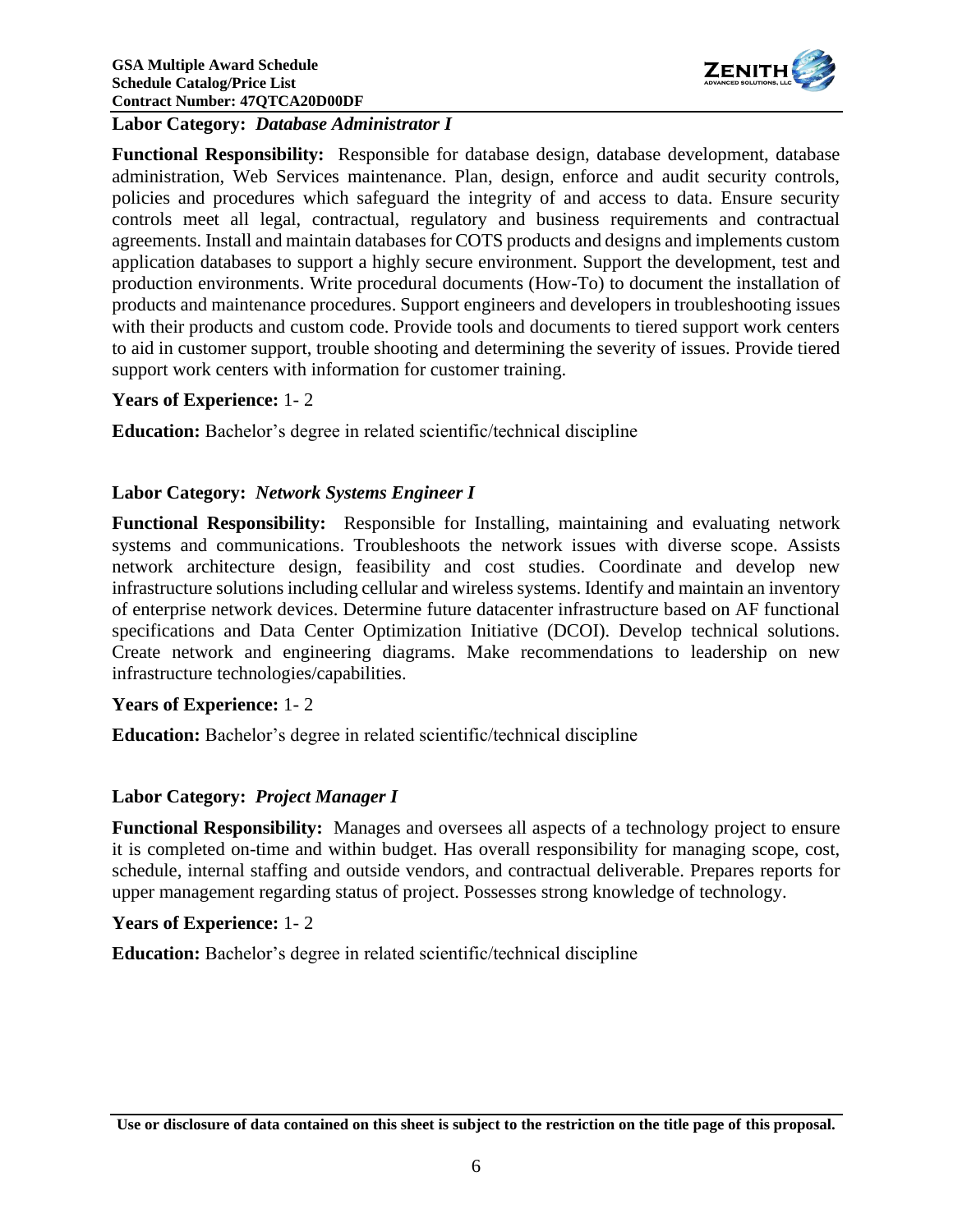

#### **Labor Category:** *Principle Engineer I*

**Functional Responsibility:** Responsible for producing and/or collaborating with other Government entities to create Enterprise Architecture graphical views ("artifacts") for existing or new systems/applications, business processes, and/or data. Generate the architectural artifacts using the customer specified tool and governance. Design, create, and provide quality assurance on architecture products IAW latest version of DoDAF and subsequent revisions, DOD, AF, and AFR EA standards. Design/create target (To-Be) architectures to address capability gaps found during analysis; provides written recommended steps needed to transition to "to be" state, when required. Conduct enterprise-wide and cross-domain data and architectural analyses and review; emphasis on promoting system convergence and investment optimization. Develop and maintain a business catalog that describes the customer data needs; a single vocabulary referencing all data as agreed upon by the customer. Develop, maintain, and utilize the Service Development and Delivery Process (SDDP) to analyze and support new IT requirements.

#### **Years of Experience:** 1- 2

**Education:** Bachelor's degree in related scientific/technical discipline

#### **Labor Category:** *Principle Engineer II*

**Functional Responsibility:** Responsible for producing and/or collaborating with other Government entities to create Enterprise Architecture graphical views ("artifacts") for existing or new systems/applications, business processes, and/or data. Generate the architectural artifacts using the customer specified tool and governance. Design, create, and provide quality assurance on architecture products IAW latest version of DoDAF and subsequent revisions, DOD, AF, and AFR EA standards. Design/create target (To-Be) architectures to address capability gaps found during analysis; provides written recommended steps needed to transition to "to be" state, when required. Conduct enterprise-wide and cross-domain data and architectural analyses and review; emphasis on promoting system convergence and investment optimization. Develop and maintain a business catalog that describes the customer data needs; a single vocabulary referencing all data as agreed upon by the customer. Develop, maintain, and utilize the Service Development and Delivery Process (SDDP) to analyze and support new IT requirements.

#### **Years of Experience:** 2 - 4

**Education:** Bachelor's degree in related scientific/technical discipline

#### **Labor Category:** *Principle Engineer III*

**Functional Responsibility:** Responsible for producing and/or collaborating with other Government entities to create Enterprise Architecture graphical views ("artifacts") for existing or new systems/applications, business processes, and/or data. Generate the architectural artifacts using the customer specified tool and governance. Design, create, and provide quality assurance on architecture products IAW latest version of DoDAF and subsequent revisions, DOD, AF, and AFR EA standards. Design/create target (To-Be) architectures to address capability gaps found during analysis; provides written recommended steps needed to transition to "to be" state, when required. Conduct enterprise-wide and cross-domain data and architectural analyses and review;

**Use or disclosure of data contained on this sheet is subject to the restriction on the title page of this proposal.**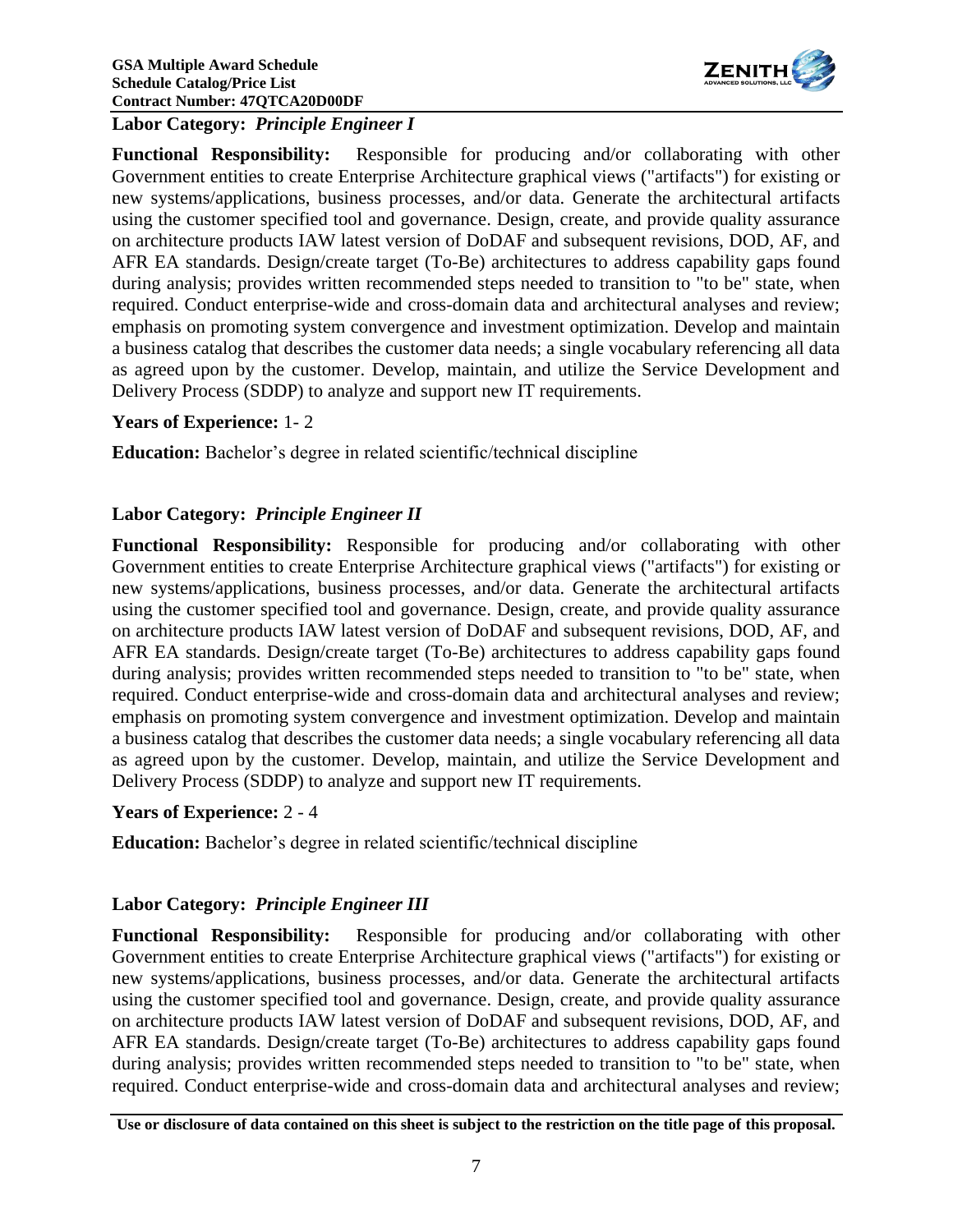

emphasis on promoting system convergence and investment optimization. Develop and maintain a business catalog that describes the customer data needs; a single vocabulary referencing all data as agreed upon by the customer. Develop, maintain, and utilize the Service Development and Delivery Process (SDDP) to analyze and support new IT requirements.

#### **Years of Experience:** 5 - 8

**Education:** Bachelor's degree in related scientific/technical discipline

#### **Labor Category:** *Systems Administrator I*

**Functional Responsibility:** Responsible for daily routine operations and maintenance of servers. Supports and provides Central Administration duties, configuring, patching and updating software and the OS. The duties include: Patch and maintain all servers and appliances. Provide technical solutions and escalated support for technical issues. Maintain STIG compliance on hardware and software. Provide configuration management and application maintenance and configuration (IIS, MS SQL Servers, Layer 7, PingFederate, etc.). Provide Tier 3 support for SOCE NIPR, SIPR, and all service capabilities. Assist with IA and C&A requirements.

#### **Years of Experience:** 1 - 2

**Education:** Bachelor's degree in related scientific/technical discipline

#### **Labor Category:** *Systems Administrator II*

**Functional Responsibility:** Responsible for daily routine operations and maintenance of servers. Supports and provides Central Administration duties, configuring, patching and updating software and the OS. The duties include: Patch and maintain all servers and appliances. Provide technical solutions and escalated support for technical issues. Maintain STIG compliance on hardware and software. Provide configuration management and application maintenance and configuration (IIS, MS SQL Servers, Layer 7, PingFederate, etc.). Provide Tier 3 support for SOCE NIPR, SIPR, and all service capabilities. Assist with IA and C&A requirements.

#### **Years of Experience:** 2 - 4

**Education:** Bachelor's degree in related scientific/technical discipline

#### **Labor Category:** *Network Administrator I*

**Functional Responsibility:** Responsible for providing NIPR/SIPR LAN administration, network configuration, and infrastructure management for servers, switches, routers, wireless infrastructure, cellular, and UPS/power systems. Provide physical support in wiring/re-wiring comm closets, cubicles, office, etc., supporting user moves, building renovations, etc. Manage Internet Protocol address space. Support domain name service (DNS) and configure and maintain system, network, service, and user accounts for CT functions. Monitor security of devices and implement new configurations and/or IOS upgrades. Establish, configure and maintain Cisco Access Control Server (ACS). Monitor and report LAN bandwidth utilization and circuit latency.

#### **Years of Experience:** 1 - 2

**Use or disclosure of data contained on this sheet is subject to the restriction on the title page of this proposal.**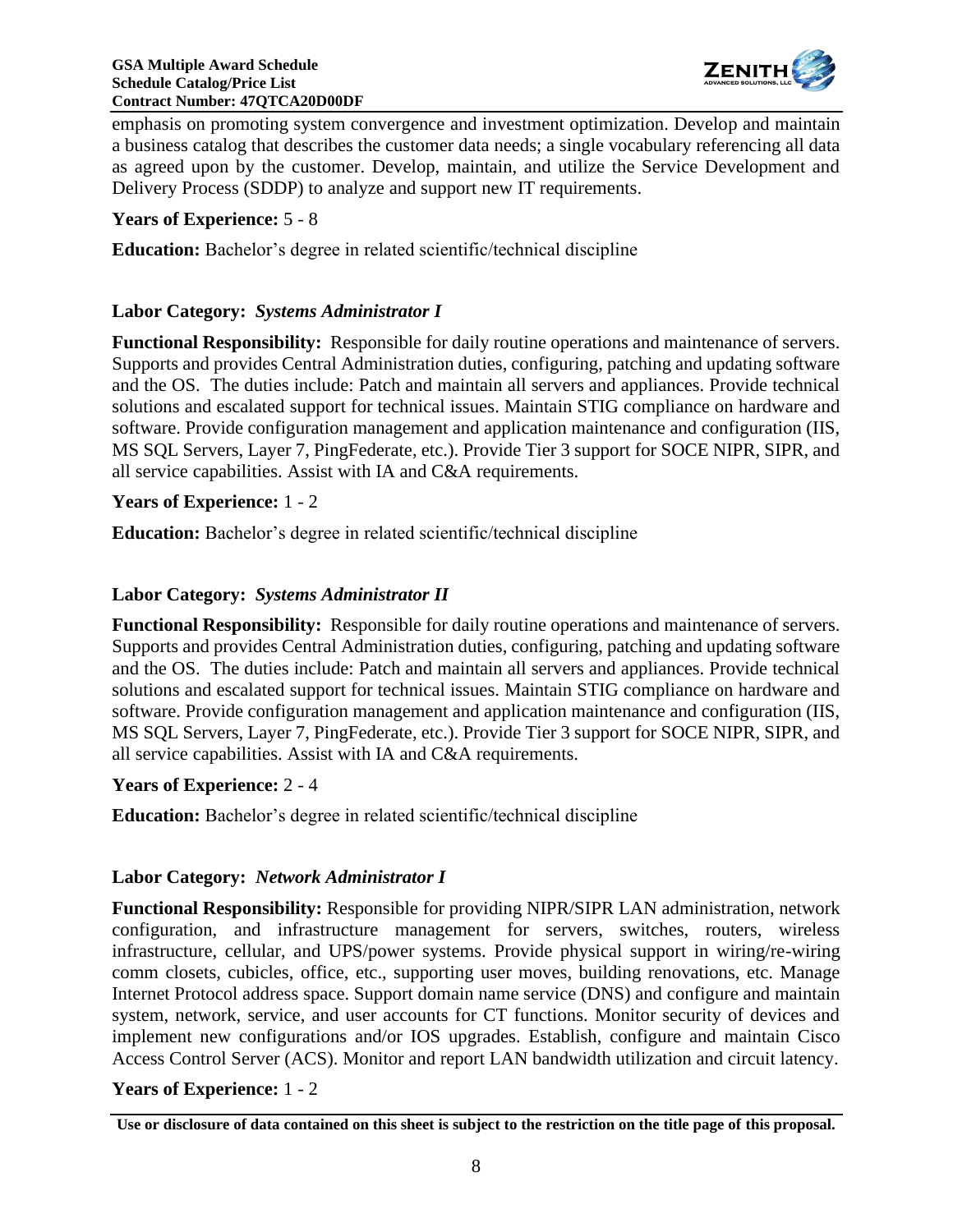

**Education:** Bachelor's degree in related scientific/technical discipline

#### **Labor Category***: Network Administrator II*

**Functional Responsibility:** Responsible for providing NIPR/SIPR LAN administration, network configuration, and infrastructure management for servers, switches, routers, wireless infrastructure, cellular, and UPS/power systems. Provide physical support in wiring/re-wiring comm closets, cubicles, office, etc., supporting user moves, building renovations, etc. Manage Internet Protocol address space. Support domain name service (DNS) and configure and maintain system, network, service, and user accounts for CT functions. Monitor security of devices and implement new configurations and/or IOS upgrades. Establish, configure and maintain Cisco Access Control Server (ACS). Monitor and report LAN bandwidth utilization and circuit latency.

#### **Years of Experience:** 2 - 4

**Education:** Bachelor's degree in related scientific/technical discipline

#### **Labor Category:** *Desktop Support Technician*

**Functional Responsibility**: Responsible for providing technical support of desktop computers, applications, mobile devices and related technology. Support includes specification, installation, and testing of computer systems and peripherals within established standards and guidelines. In addition, duties include activities requiring interaction with application software and operating systems to diagnose and resolve unique, non-recurring problems. The position's responsibilities require independent analyses, communication and problem solving.

#### **Years of Experience:** 1 - 2

**Education:** High School Diploma

#### **Labor Category:** *Network Technician*

**Functional Responsibility:** Responsible for meeting TO 00-33A-1001 requirements (and other instructions, as implemented). Remediate vulnerabilities on assigned hardware and software. Track Preventative Maintenance Inspections (PMIs) of required devices, servers, etc., using Integrated Maintenance Database System (IMDS), or other HQ AFRC designated system. Assign, monitor, and manage workload in the Client Support Center (CSC). Manage, review, disseminate, and implement AFNet NOTAMs/OPORDs/orders. Monitor network status (currently via SCOM). Coordinate with PMOs that have systems running at host bases for vulnerability remediation, C&A documentation and other support requirements (including DISA/AF driven). Ensure NIPR/SIPR CAT vulnerabilities for each assigned server.

**Years of Experience:** 1 - 2

**Education:** High School Diploma

**Use or disclosure of data contained on this sheet is subject to the restriction on the title page of this proposal.**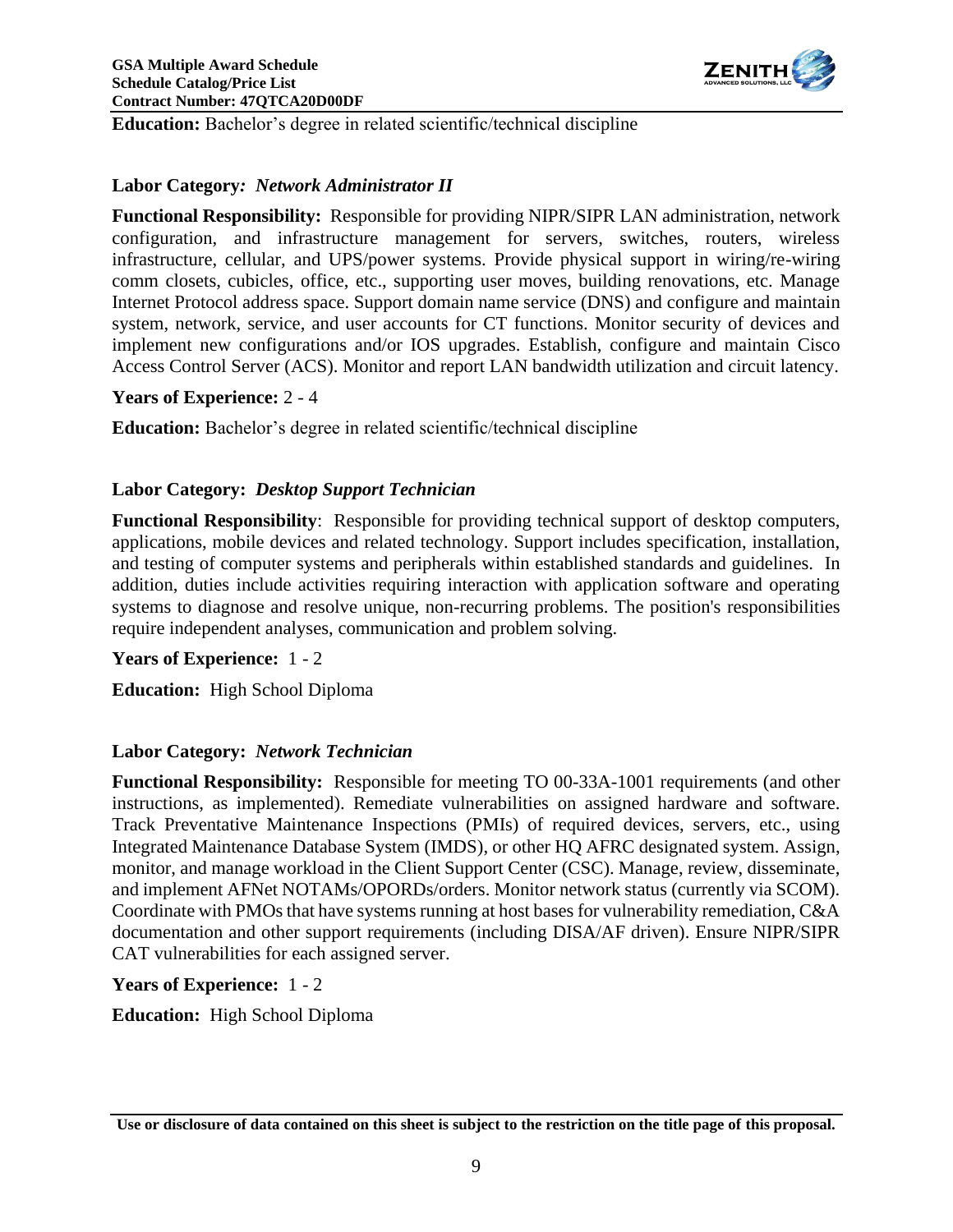

**Labor Category:** *Information Assurance Analyst I*

**Functional Responsibility:** Responsible for validating all customer-unique information system artifacts and deliverables which shall be compliant with the DoD Information Assurance Certification and Accreditation Process (DIACAP)/Risk Management Framework (RMF), DoDI 8500.2, Information Assurance Implementation, Enterprise Information Technology Data Repository (EITDR) portfolio management system, Enterprise Mission Assurance Support Service (eMASS) C&A workflow tool, and/or the most current DoD and AF IA policy guidance applicable.

#### **Years of Experience:** 1 - 2

**Education:** Bachelor's degree in related scientific/technical discipline

#### **Labor Category:** *J2EE Programmer*

**Functional Responsibility:** Responsible for developing quality and secure solutions for features, changes, modifications, and fixes to contracted applications to meet design and requirements specifications. Use, recommend, and make contributions to a common code repository for standard modules, snippets, and solutions to be used and reused in government systems. Utilize agile and other software development methodologies, CMMI levels and requirements, configuration management concepts and techniques, and IT service management principles as they can be used and applied to the mission. Sustain applications by maintaining Oracle databases, and applications composed of Oracle Forms, Oracle Reports, Oracle Discoverer, Oracle 10g or higher, Sequel, Hypertext Markup Language, Java Script, Oracle Real Application Clustering; Maintain database dictionaries; Java/J2EE programming

#### **Years of Experience:** 2 - 4

**Education:** Bachelor's degree in related scientific/technical discipline

**Use or disclosure of data contained on this sheet is subject to the restriction on the title page of this proposal.**